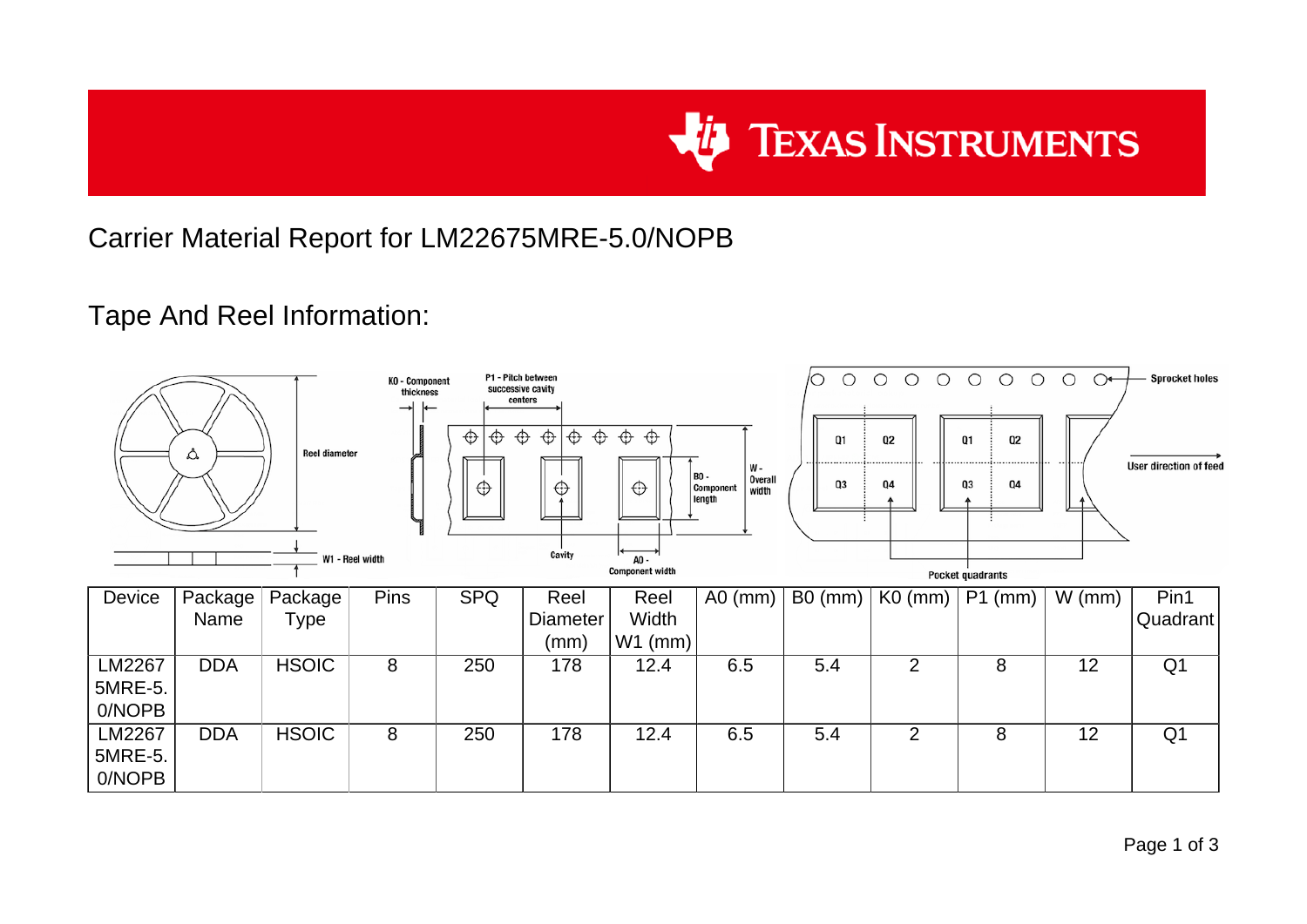Images above are just a representation of the carrier. Actual carrier may vary. Please reference the dimensions provided in the table.